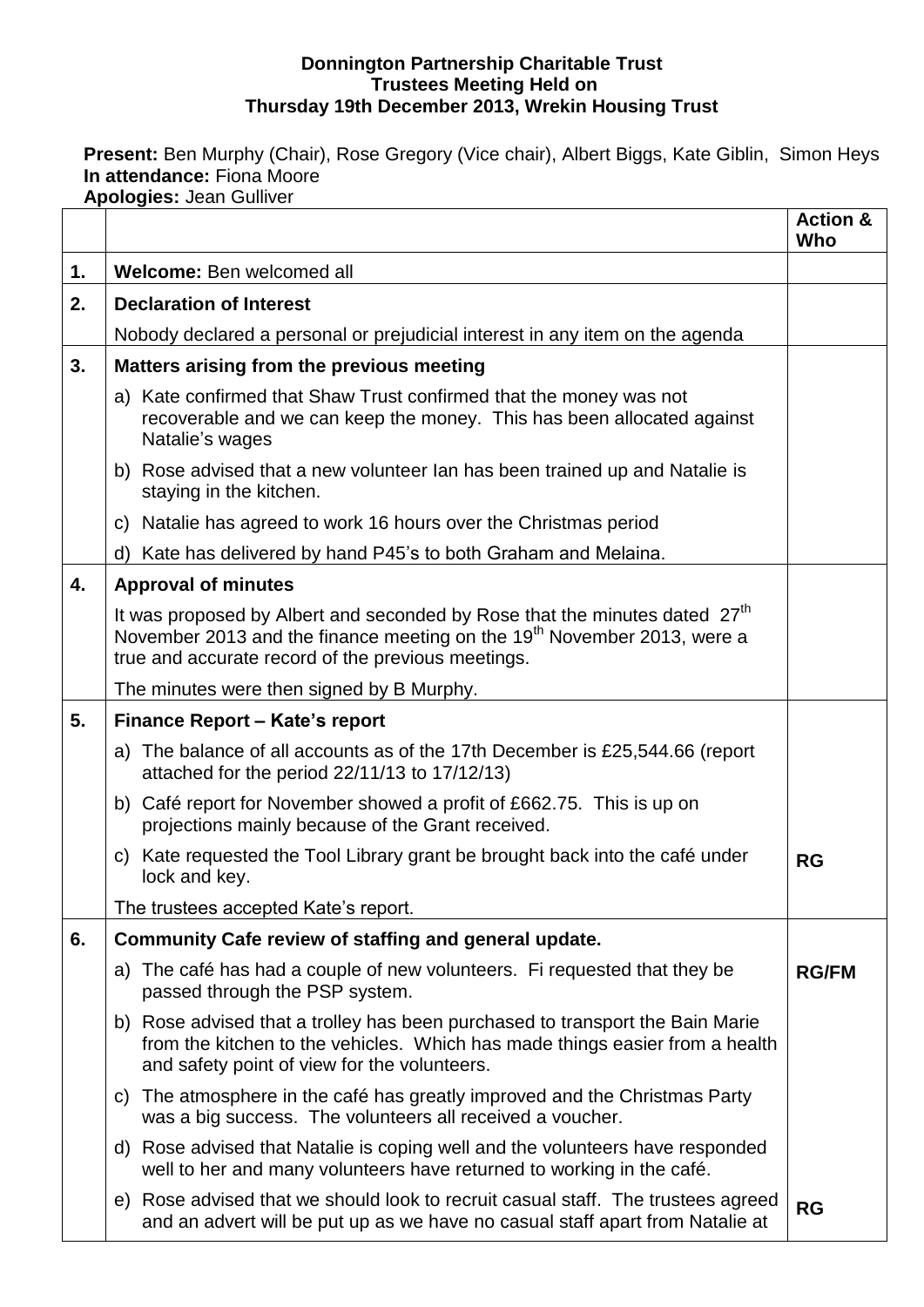|     | will resume in the New Year.<br>The HV team have been working very hard with Sure Start to identify 2yr old<br>placements because currently Donnington doesn't have a nursery provision.<br>Good news is that both St Matthews Schools and D'ton Wood Infants schools<br>are looking to open nursery settings. D'ton Wood Infants will be opening in<br>March 2014.                                                                                                                    |           |
|-----|----------------------------------------------------------------------------------------------------------------------------------------------------------------------------------------------------------------------------------------------------------------------------------------------------------------------------------------------------------------------------------------------------------------------------------------------------------------------------------------|-----------|
|     | d) Community cafe: Albert<br>More volunteers required; both drivers and to work in the cafe and kitchen.<br>Christmas meals week beginning 2 <sup>nd</sup> Dec.                                                                                                                                                                                                                                                                                                                        |           |
|     | e) Older people's project: Rose & Jean<br>Another date has been set for an Older People's Forum information and advice<br>drop-in for January 2014.<br>f) Lifelong Learning Centre, Sharon<br>Working with TCAT and Richard Shaw to book various courses for 2014<br>WEA course brochure being promoted                                                                                                                                                                                |           |
| 7.  | <b>Awards for all application</b>                                                                                                                                                                                                                                                                                                                                                                                                                                                      |           |
|     | FM reported on a meeting that she'd had with the youth service, sports<br>development, council's leisure service and local Police team. The meeting was<br>triggered by Derek Owen who has revenue funds to organise some activities on<br>Donnington Rec. in 2014. The meeting discussed the option of making an<br>application to the Awards for All grant, which would boost the match funding from<br>Derek and offer a much bigger programme of physical activities and training. | <b>FM</b> |
|     | Fiona had approached the Donnington Partnership Trustees who had agreed to<br>offer support in submitting a bid for this project. Fi to lead this on behalf of DP                                                                                                                                                                                                                                                                                                                      |           |
| 8.  | <b>Community Engagement meetings (CEM)</b><br>Dec $12^{th}$ = Reviive Furniture will be the guest speaker<br>Discussion about low attendance at the CEM's; Ben suggested considering a<br>change of format of those meetings that still retained an opportunity for members of<br>the public to raise issues. Suggestion to have further discussion with Nikki.                                                                                                                        | <b>BM</b> |
| 9.  | Reports from representatives attending outside bodies                                                                                                                                                                                                                                                                                                                                                                                                                                  |           |
|     | No update concerning Granville Park Management Board                                                                                                                                                                                                                                                                                                                                                                                                                                   |           |
| 10. | Any other business<br>a) WW1 commemorative event on Sat 7 <sup>th</sup> June 2014 at Broadoaks fields                                                                                                                                                                                                                                                                                                                                                                                  |           |
|     | b) Sat 30 <sup>th</sup> November: Christmas Fayre at the Silver Threads Hall                                                                                                                                                                                                                                                                                                                                                                                                           |           |
|     | c) Albert asked the meeting if they would support him to invite the new Police<br>commissioner to come to Donnington for an open public meeting. He has<br>already attended several other wards in the borough, so Albert would like to se<br>him come to Donnington. All agreed for Albert to send a letter and ask him for<br>potential dates.                                                                                                                                       |           |
|     | d) Wendy and the HV team nominated Jean Gulliver for volunteer of the year<br>award for all her work she does with the Toy library. She came runner-up and<br>attended a very pleasant event where she was highly recommended for all her<br>hard work and presented with a certificate from the PCT Board.                                                                                                                                                                            |           |
|     | Date of next meeting -                                                                                                                                                                                                                                                                                                                                                                                                                                                                 |           |
|     | 11.00am on Tuesday February 4 <sup>th</sup> 2014 at Wrekin Housing Trust.                                                                                                                                                                                                                                                                                                                                                                                                              |           |